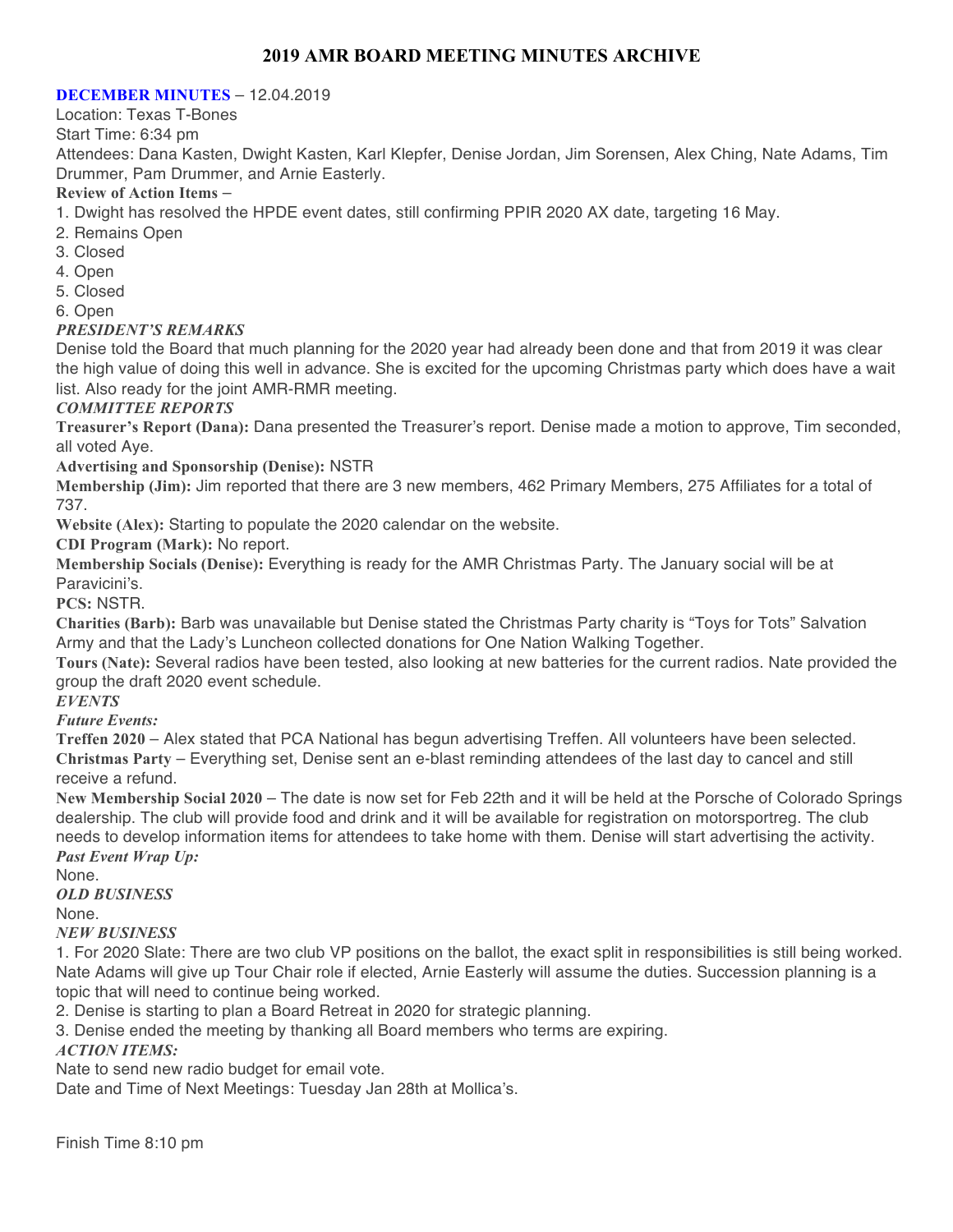## **OCTOBER MINUTES** – 11.05.2019 (rescheduled)

Location: Easterly's

Start Time: 7:04 pm

Attendees: Dana Kasten, Dwight Kasten, Denise Jordan, Robert Baumgartner, Jim Sorensen, Alex Ching, Nate Adams, Steve Heptig, Tim Drummer, Pam Drummer, Arnie Easterly, and Susan Easterly.

## **Review of Action Items** –

1. PPIR 2020 AX date to remain open as there is new management at PPIR. Dwight is trying to coordinate with the new team.

- 2. Remains Open
- 3. Closed
- 4. Open
- 5. Open
- 6. Open

## *PRESIDENT'S REMARKS*

Denise thanked the Easterly's for volunteering to host the Board meeting. She remarked that the year is almost done, with one the Lady's Luncheon and AMR Christmas Party remaining. We have had good attendance at all 2019 events and she thanked all the volunteers that have made the club successful.

## *COMMITTEE REPORTS*

**Treasurer's Report (Dana):** Dana presented the Treasurer's report. Denise made a motion to approve, Jim seconded, all voted Aye.

## **Advertising and Sponsorship (Denise):** NSTR

**Membership (Jim):** Jim reported that there are 9 new members, 461 Primary Members, 241 Affiliates for a total of 732.

**Website (Alex):** Everything is up to date but Alex noted that the Board still needs to approve minutes from the last two Board meetings. Denise moved to approve, Dana seconded, all voted Aye.

**CDI Program (Mark):** Robert provided an update to the Board base on inputs from Mark Stolberg. The CDI Committee had an internal meeting to discuss the CDI program and they plan to follow up with RMR. They are working through a review of the instructor list to identify active and qualified instructors. Also, they plan to hold attendance to 10 people per mile of track for novice driver groups. For the HPDE program in 2020, they would like to move La Junta to the end of the year and hold Pueblo after PPIR and in the middle (Events 2 and 3). They are planning to conduct 4 HPDE events next year. Also, the proposed instructor discount is \$100 per day. Robert expects to provide dates within 2 weeks for the proposed events.

**Membership Socials (Denise):** Denise related that there are 13 people signed up for the Lady's Luncheon at Paravicini's and and the charity will be baby items for One nation Walking Together.

**Charities (Barb):** Barb was unavailable but Denise stated the Christmas Party charity is Toys for Salvation Army and they have confirmation all donated toys will be distributed locally.

**PCS:** NSTR.

**Tours (Nate):** Nates presented the wrap-up for the Fall Tour budget. 29 cars registered, 27 particpated, resulting in a small positive balance for the event.

For Treffen, there was discussion on the radio situation. Nate has been trying different radios on various tours and believes he has identified a good solution. For all the Treffen tours, the club will need a minimum of 21 radios. Longer term, the Club also needs to start replacing the HPDE radios.

## *EVENTS*

*Future Events:*

**Treffen 2020** – The opening of registration is now planned for 22 January and is expected to sell out in minutes. All volunteer positions are covered and Alex will send out the final volunteer list. All contracts are being finalized. **Christmas Party** – 75 people are registered and there are 9 people on the waiting list.

**New Membership Social 2020** – The date is now set for Feb 22th and it will be help at the Porsche of Colorado Springs dealership. Still need to finalize the mailing list for the invitations and need to include all committee chairs in the event. *Past Event Wrap Up:*

**AMR Pueblo HPDE #2** – Robert gave the event wrap-up. In spite of a difficult start, it ended up being a good event. The EMTs didn't show up until 2 hours late delaying the event start and as a result the track provided a rebate. There were 37 drivers and 16 instructors.

**La Junta HPDE** – Dana confirmed that she had done the final budget review with Jacki, there were no issues at the event.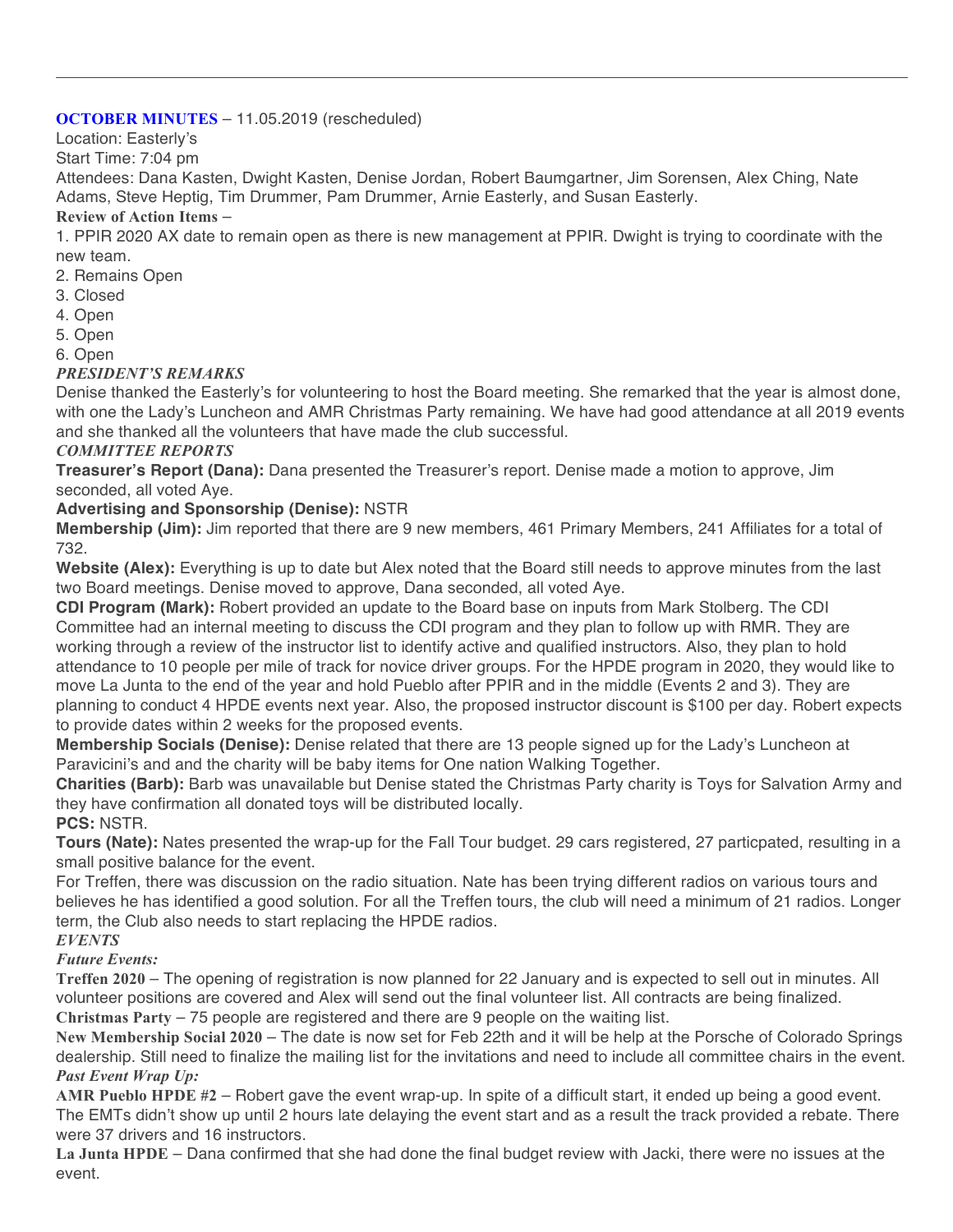*OLD BUSINESS* NSTR *NEW BUSINESS*

1. For 2020 HPDE Pricing the club is still getting more information.

2. For the Awards, Denise is getting trophies back from last year's recipients and she is organizing them to provide their selection for this year's winners.

3. Elections – Denise sent an email blast requesting volunteers for open Board positions and 7 people responded. Denise related that she has a proposed slate for the elections.

4. 2019 Joint Board Meeting: The date will be 15 Dec and Denise is coordinating with RMR for the time and location. The plan is discuss the schedule and key club issues.

5. 2020 Event Brochure: Alex has developed a 2020 event brochure and will have it available for the new member social.

6. 2020 AMR 45th Anniversary: The Board is working to determine a venue with discussion on having it a local park. The club could provide meat and the membership do a potluck style for side dishes. Denise will put together a committee to plan it.

*MOTIONS* None.

*ACTION ITEMS:*

Dwight to get replacement costs on the batteries in the current HPDE radios.

The last meeting of 2019 will be on Wednesday December 4rd at Texas T-Bone.

Finish Time 8:41 pm

## **SEPTEMBER MINUTES** – 9.24.2019

Location: Texas T-Bone

Start Time: 6:28 pm

Attendees: Barb Treacy, Dana Kasten, Dwight Kasten, Denise Jordan, Karl Klepfer, Robert Baumgartner, Jim Sorensen, Nate Adams and Jack Ferguson.

#### **Review of Action Items** –

1. PPIR 2020 AX date to remain open pending PPIR reviewing events they are sponsoring.

- 2. Remains Open
- 3. Closed

4. Open – Chairs have been identified for all potential HPDEs

- 5. Closed
- 6. Open

7. Closed – Robert provided handout with information on other PCA regions and other clubs on charges and instructor credit policies. Robert will take this to joint AMR / RMR Instructor meeting for potential proposal for the board for 2020 HPDEs.

8. Open

9. Closed

#### *PRESIDENT'S REMARKS*

Club has had our last tour and the last HPDE is coming up. Planning for Christmas, 2020 events and Treffen will keep everyone busy through the end of the year. We have had good volunteer participation overall for this year. *COMMITTEE REPORTS*

**Treasurer's Report (Dana):** Accounts are positive year to date although there are outstanding expenses for the Fall Tour and the LaJunta HPDE. Income included LaJunta registrations (\$5,470, Day Tours \$390, Fall Tour \$12,620 and Interest \$12). Expenses included Admin (\$162), Pueblo HPDE \$7,800, LaJunta HPDE \$3,810 and MReg Tour Fees at \$677. Treasurer's Report was passed (Motion to Approve from Jim, Second by Karl and Aye votes by Denise and Dana)

**Advertising and Sponsorship (Denise):** An online advertising program for 2020 will need to be established. **Membership (Jim):** 460 Primary Members, 273 Affiliates for a total of 733. 1 New Member which is lower than most months.

**Website (Alex):** NSTR

**CDI Program (Mark):** (via e-mail)

1. CDI Committee will be meeting next Wednesday evening to finalize the Pueblo event.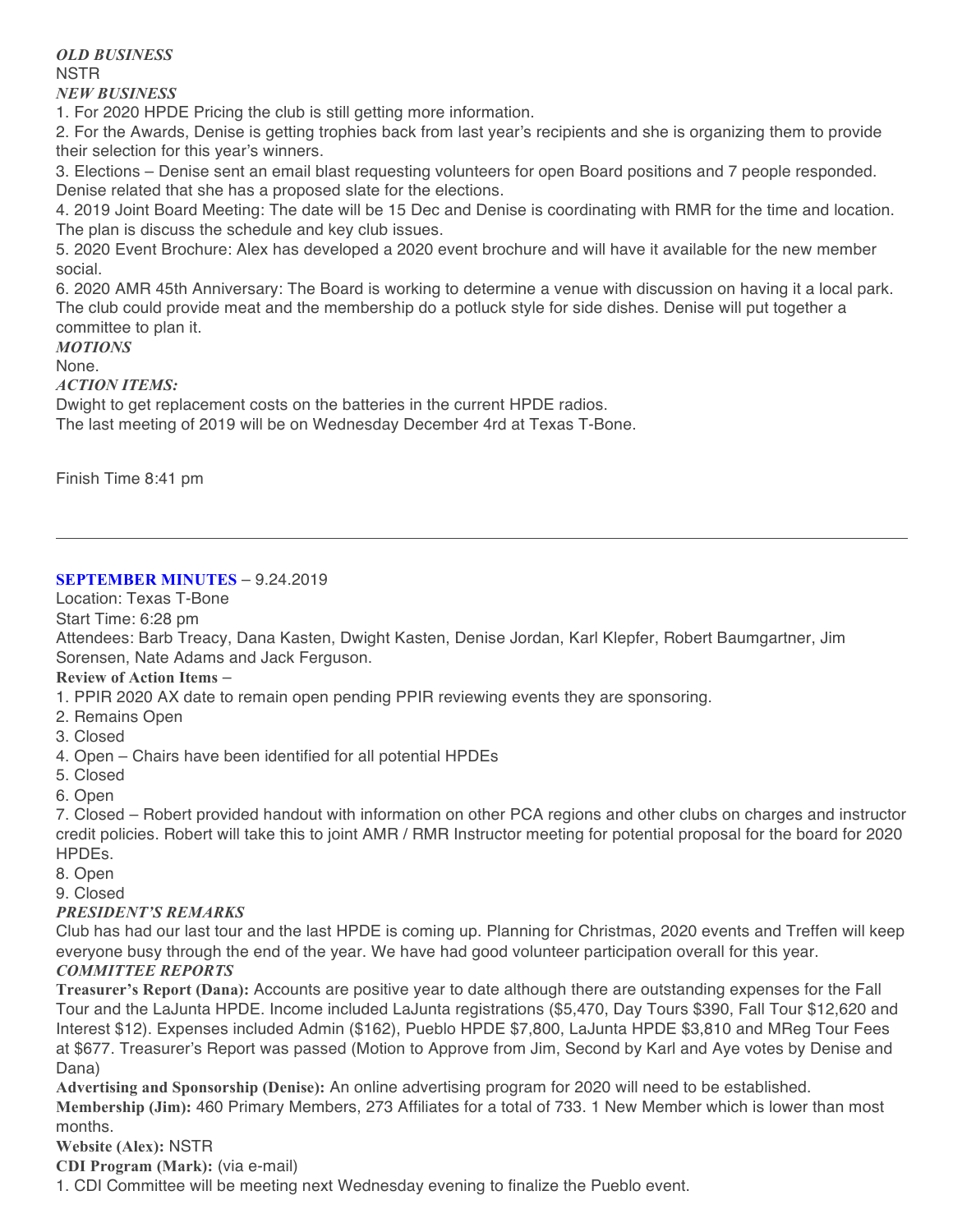2. We met with RMR CDI Committee to get their support on setting up DriverEvals.com – they committed to help us 3. We are coordinating with the RMR CDI Committee to have a joint CDI Committee meeting/workshop during the off season.

4. We have already begun the content planning for the April 4, 2020 Instructor HPDE.

5. We have one candidate we will be inviting to become an instructor and another in consideration.

6. Post season the AMR CDI Committee will be meeting to review all current instructors and will notify them of their status for next year, along with next steps in their development. (We anticipate losing a few instructors in this process.)

7. The CDI Committee is going to present a recommendation to the board and to the HPDE chair to improve our incentive program for 2020. We need to attract more instructors and there are ever increasing opportunities for people of the caliber we want to drive and instruct elsewhere. It is a much more competitive market for attendees and instructors.

8. We thank the board for doing four HPDEs this year and hope to see the same number next year. A fifth would be nice but, there is some concern about staffing them.

**Membership Socials (Denise):** October 16th social will be at the Edelweiss. November will be a Ladies Luncheon or Tea.

**Charities (Barb):** October charity will be One Nation Walking Together. Barb will provide Denise with information to include with email invite.

**PCS:** NSTR.

**Tours (Nate):** 2019 Tours are complete and working on 2020 Tour schedule.

*EVENTS*

*Future Events:*

**Pueblo HPDE #2** – Currently have 48 people including 15 novices and 12 instructors (one short of what is needed). Based on current numbers the event would break even.

**Treffen 2020** – Nate is working on getting Tour volunteers together for a planning meeting.

**Christmas Party** – Plans are for the El Paso Club again this year and will be done via MReg. Denise and Gretchen are finalizing details. Social no show income will be available to Nate and Lore for give aways at event.

**New Membership Social 2020** – Proposed date of Feb 26th. Dwight will continue to coordinate. There should be a subsidy that we can apply for this event also. Event will be promoted by AMR and PCS.

*Past Event Wrap Up:*

**Bishops Castle Tour** – Aug 10, 17 cars and 35 people

**Rampart Range Off-Road Tour** – Aug 24, 19 cars and 32 people registered, 28 people joined us for lunch at Beasts and Brews

*OLD BUSINESS*

**AMR LaJunta HPDE** – Event had 25 people on Sat and 21 people on Sun and should break event.

**AMR Cripple Creek Tour** – Nate provided update that there were 17 cars and 37 people.

**AMR Fall Mystery Tour** – Nate provided update that there were 27 cars and 53 people. We had two cars from RMR and one car that joined us from Telluride. There were no conflicts with the Classic Car tour that left later in the morning. Partial refunds were issued to some late cancellations as the hotel waived those room charges.

**Porsche and Pancakes** – Via email from Alex: 14 people showed up for breakfast, about half were new members. Suggestions for social venues and tours were collected.

**Treffen** – Via email from Alex: Vermont went well. Many attendees were first-timers, this meant lots of people who wanted to be there didn't get in. We can count on people to pounce on registration when it opens. *OLD BUSINESS*

1. Noted that next month we should begin discussing 2020 HPDE Pricing and Instructor Discounts.

2. Awards committee (made up from last year's winners) will need to determine 2019 winners.

3. Elections – Determination of responsibilities of VP1 and VP2 need to be clarified and Nominating committee created for 2020 Ballots.

*NEW BUSINESS*

**NSTR** 

## *ACTION ITEMS:*

Denise will follow-up with Alex on potential mailing to AMR members asking them to ensure their information including email is updated with PCA, encourage joining Facebook page and AMR website information.

The next Board meeting will be Tuesday Oct 29th hosted at the Easterly's home. The last meeting of 2019 will be on Tuesday December 3rd at Texas T-Bone.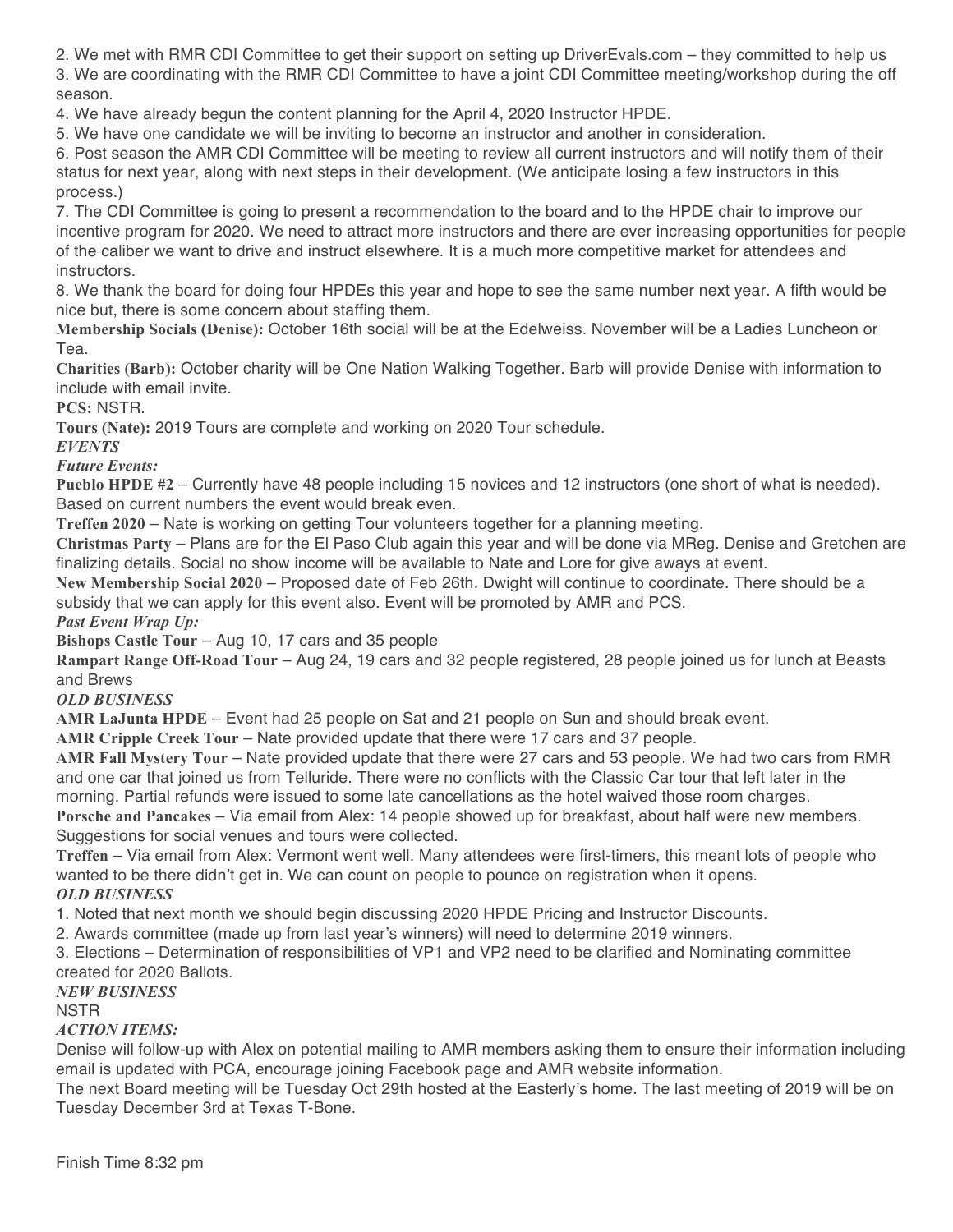#### **AUGUST MINUTES** – 8.27.2019

Location: Mollica's

Start Time: 6:15 pm

Attendees: Alex Ching, Denise Jordan, Karl Klepfer, Dana Kasten, Dwight Kasten, Jim Sorensen, Robert Baumgartner, Mark Stolberg, Joel Godfredson, Barb Treacy, Tim Drummer, and Pam Drummer

#### **Review of Action Items** –

1. Dwight will confirm any available 2020 AX dates at PPIR. Dwight will contact PPIR and lock in a May date if available. – OPEN

2. Denise to set up MReg to allow Nate to send email blasts for tour registrants. Transferred to Mark Stolberg. – OPEN

3. Denise will confirm to Dana reissuing a final payment for the first Pueblo HPDE. – CLOSED

- 4. Denise to work with HPDE Chairs on securing 2020 dates. OPEN
- 5. Dense to set up meeting with Mark and Alex concerning CDI topics. OPEN

## *PRESIDENT'S REMARKS*

Denise noted that year has gone by very quickly and there are only a few events left for the club. It has been a very successful year. Denise acknowledged the volunteer commitment and strong support. Treffen prep is ahead of schedule.

### *COMMITTEE REPORTS*

**Treasurer's Report (Dana):** Dane presented the Treasurer's report. Tim moved to accept the report, Jim seconded, and all voted AYE.

### **Advertising and Sponsorship (Denise):** NSTR

**Membership (Jim):** Jim reported that there had been 5 new members including 2 new affiliates, with 1 member lost. There are now 464 primary members, 269 affiliate members, for 733 total members.

**Website (Alex):** Alex announced that Barb Treacy is now the backup webmaster but still looking for a web developer. **CDI Program (Mark):**

Mark had numerous topics for the Board to discuss, inluding

• Instructor training and refresher event in April 2020 at Pueblo Motorsports Park

• New PCA rules that will affect required HPDE equipment

• Proposed Instructor incentive program

• HPDE Program Chair (similar to the recent added Tour Chair)

Motion: Robert Baumgartner to be the new HPDE Chair, Denise Moved, Karl seconded, and all voted AYE **Membership Socials (Denise):** Denise reported that the venue for September is still in work, October is confirmed for

the Edelweiss, and planning for is in work for the November Ladies Luncheon.

**Charities (Barb):** Barb remarked that the club had given very good support to the Hanger run by Casa of the Pikes Peak Region.

**PCS:** NSTR.

**Tours (Nate):** Nate provided his update via email (see below)

## *EVENTS*

*Future Events:*

**Cripple Creek Tour** – Sep 15, 17 cars and 37 people registered, lunch at the Gooseberry Patch Restaurant **Fall Mystery Tour** – Sep 21, All 30 rooms are filled and we have 1 couple on a waitlist, room deposit was charged Aug 7th. The dry run was completed and details for lunch, dinner and the hotel were finalized during the dry run. We have 30 cars and 58 people (2 single) registered, 1 couple joining from Telluride at lunch, and 4 cars from RMR **La Junta HPDE** (Jackie) – Jackie was unavailable but Robert reported that so far there is light attendance at 22 drivers.

**Pueblo HPDE** – Robert indicated it is open on Motorsportreg and he is seeing a steady build-up of registrants. There will be another e-blast.

**AMR Christmas Party** (Denise) – It will be 12 December at the El Paso Club, the pricing will be finalized next week and Denise will be sending a "save the date" email blast.

**New Membership Social** – Denise has discussed this with Porsche of Colorado Springs and it is planned for September. There has been discussion of PofCS sending an email invite to those people that have recently purchased a vehicle from the local dealership.

**PCA Treffen Tours** (Alex) – Alex is headed to the Treffen in Woodstock next week. Alex indicated he has identified all needed volunteers for the Colorado Springs Treffen.

*Past Event Wrap Up:*

**Bishops Castle Tour** – Aug 10, 17 cars and 35 people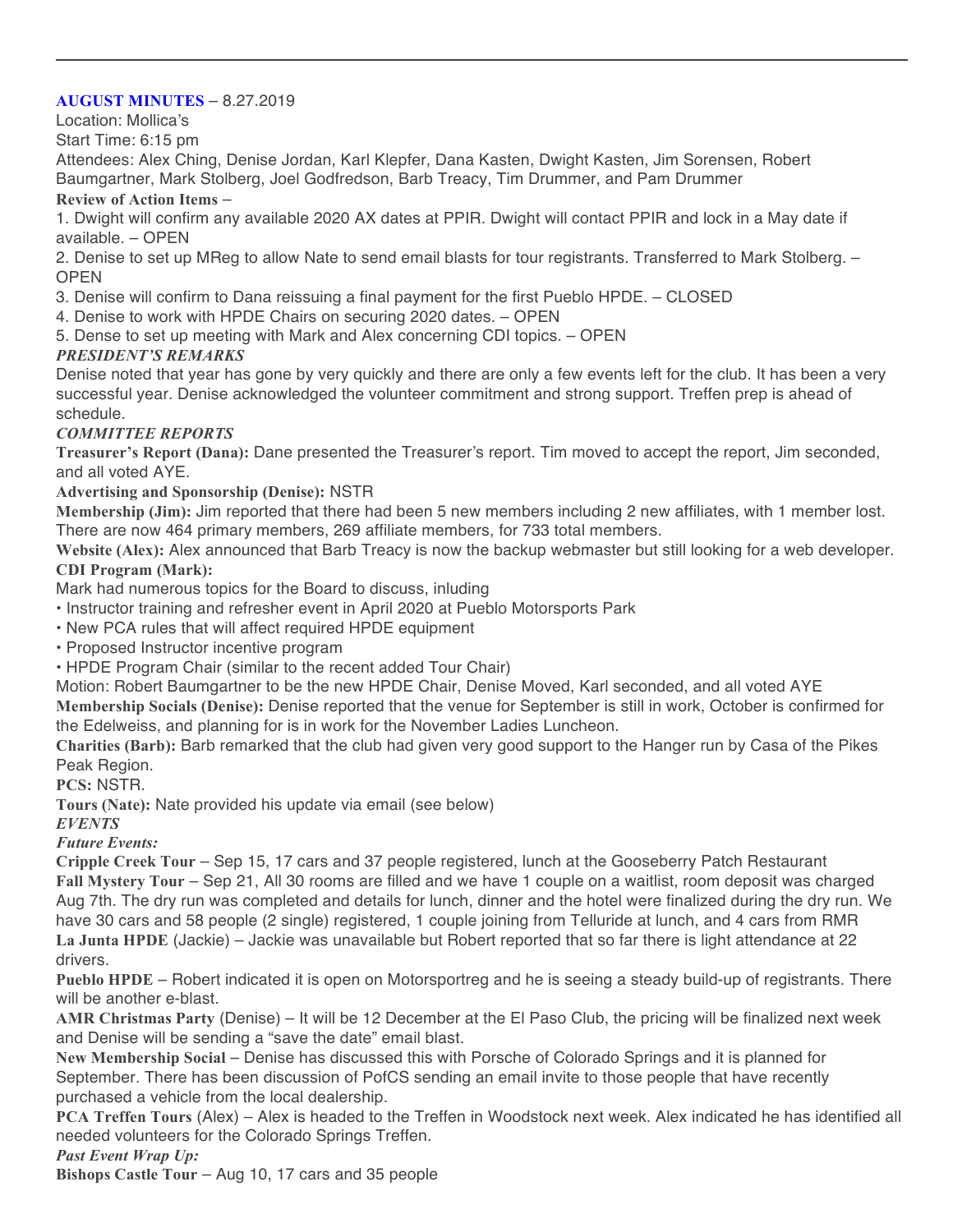**Rampart Range Off-Road Tour** – Aug 24, 19 cars and 32 people registered, 28 people joined us for lunch at Beasts and Brews

### *OLD BUSINESS*

The club radios are currently with Mark, Robert will take possession and have them charged. They worked well during the Bishop's Castle Tour.

The By-Laws will be put on the AMR Website and Alex will send an e-blast for members to vote. Once approved, the slate committee will engage to develop the 2020 Board of Directors slate.

#### *NEW BUSINESS*

**NSTR** 

The next Board meeting will be 24 September at Texas T-Bone. There will not be a November Board Meeting and the December Board Meeting will be moved to 3 December 2019.

Finish Time 8:00 pm

## **JULY MINUTES** – 7.30.2019

Location: Texas T-Bone

Start Time: 6:32 pm

Attendees: Alex Ching, Barb Treacy, Dana Kasten, Dwight Kasten, Denise Jordan, Karl Klepfer, Mark Stolberg, Robert Baumgartner, Jackie Vance, Nate Adams and Lore Adams.

## **Review of Action Items** –

- 1. Mailing to membership regarding updating emails is cancelled as this will be completed with the Ballot mailing.
- 2. Dwight to confirm PPIR 2020 AX dates remains open.
- 3. Closed item regarding radios on tours.
- 4. Open Denise to set up MReg to allow Nate to send email blasts for tour registrants.
- 5. Closed Driver Meeting changes.
- 6. Closed By Law and Election committee.

## *PRESIDENT'S REMARKS*

Club has won the Betty Jo Turner Award for the newsletter. Denise will pass award onto Matt who was instrumental in changes to the newsletter that won this award. We have a lot of events coming up with the summer staying busy. Denise thanked everyone for their work and support of events so far this year.

## *COMMITTEE REPORTS*

**Treasurer's Report (Dana):** Accounts are positive for the year over the past two months and year to date. There are two outstanding issues including the final payment for the Pueblo HPDE and issuing of payment to PCS for the Royal Gorge Tour. Denise will follow-up with Dana in the next couple of days to issue a final payment to Pueblo. Dana will issue a payment to PCS for the net of \$940.50 for the Royal Gorge Tour to be delivered to Ted. Income included Social No Shows, Pueblo HPDE, Tours and Interest. Expenses including Admin items, Blue Ticket Tire Winner, Truck maintenance, MReg Fee, HPDE expenses, tour expenses and advertising refunds. Budget was approved – Denise made a motion to approve, second by Alex, aye vote by Karl and Dana.

**Advertising and Sponsorship (Denise):** Most advertisers have moved to online. Two advertisers requested and received refunds. An online advertising program for 2020 will need to be established.

**Membership (Jim):** 464 Members, 268 Affiliates for a total of 732. 6 new members and 8 new affiliates.

#### **Website (Alex):** NSTR. **CDI Program (Mark):**

• Mark reminded that 2020 HPDE dates/locations should be secured as soon as possible.

- The Instructor Training has been reserved for April 4th, 2020.
- We need to recruit more instructors, or we will have to limit our novice registrants.

• Mark will come back to the board with device options to meet the requirements for vehicles with a 4- or 5-point harness system.

• We also need more helmets. Mark will review and make recommendation to board.

• Mark will bring forward proposal to use Drivereval.com for next year. Cost is \$150 per event and would need to be included in future budgets. This is a feedback system for instructors and drivers.

• Mark asked about the possibility of an Instructor page (limited access) on our website. Mark, Alex and Denise to review in their upcoming meeting.

• In support of Jeremy Vreeman's father, there is a GoFundMe page to help with Medical costs.

**Membership Socials (Denise):** Upcoming Social at the Longs is full. September location is TBD. October location will be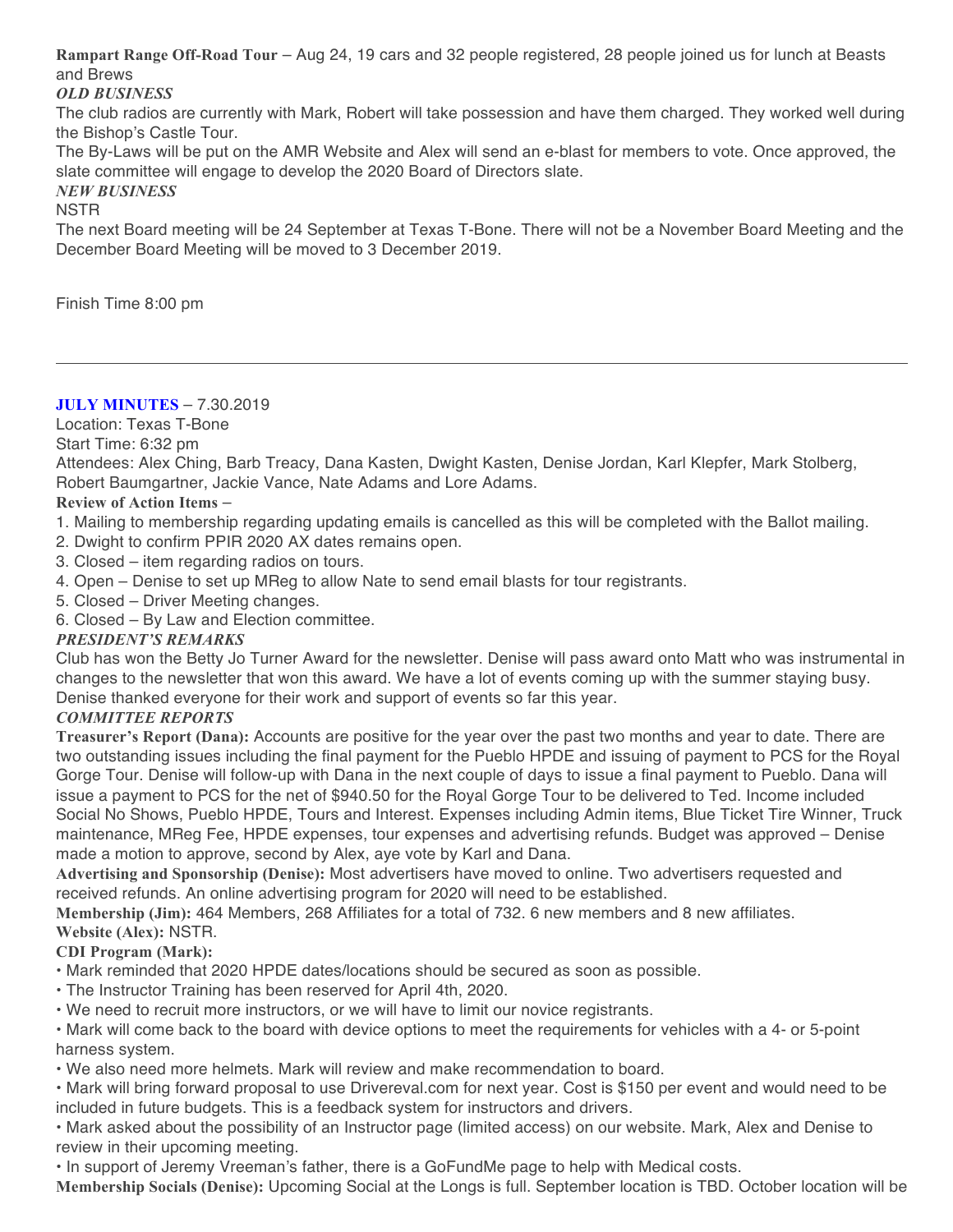the Edelweiss for Elections. November will be a Ladies Social and the Christmas Party in December. **Charities (Barb):** AMR has been very generous with charities to date. CASA is the upcoming charity and items needed will be sent out. CASA a variety of great services including job training. Options for the Christmas Toy donation are being reviewed and looking at a Food Donation for October. **PCS:** NSTR.

**Tours (Nate):** Tours have been pulling in a lot of participants who are not members. Also having a good turn out from RMR and outside region. Still working through radio issues and will try HPDE radios on the Bishop Castle Tour. Working on making updates from small issues that have been identified. Treffen tours are all lined up. *EVENTS*

## *Future Events:*

**Bishop's Castle Tour** – 16 cars and 32 participants are signed up. Dana and Dwight ran last week to confirm route. **Rampart Range Tour** – 7 cars and 13 people. Expected this to be a small tour.

**LaJunta HPDE** – 16 people. Robert will be the CDI and Mark has volunteered to take the truck down. Dwight will ensure the truck is stocked with water and beer.

**Cripple Creek Tour** – Planning is in progress.

**Fall Mystery Tour** – All original rooms were filled. An additional five rooms were obtained and only 1 remains. Denise will send out an email blast on this. 29 cars and 57 people so far.

**Pueblo HPDE #2** – A budget was presented that will need some changes. An updated budget can be reviewed and approval via email before the next meeting.

**Treffen 2020** – Treffen organizers are in town this weekend and meeting with Alex. There will be an October meeting for all tour organizer with Nate. Tours planning is in good shape for next year. Noted that any restaurants that require contracts will need to be completed through Treffen.

**Christmas Party** – Plans are for the El Paso Club again this year and will be done via MReg.

New Membership Social 2020 – Proposed date of Feb 26th. Dwight will continue to coordinate. There should be a subsidy that we can apply for this event also.

### *Past Event Wrap Up:*

**Fossil Bed Tour** – 18 cars and 32 people. We even had a member from Chicago join us on this tour. The Swiss Chalet was a great lunch location.

**Royal Gorge Tour** – 68 cars and 132 people. Sign in was difficult due to the large number of people and not everyone paid for the tour. There were 23 people who were new to taking an AMR Tour.

## *OLD BUSINESS*

None

#### *NEW BUSINESS*

Denise noted that planning for the 45th Anniversary for next year will be starting.

*MOTIONS*

#### None.

## *ACTION ITEMS*

1. Mark S to send the Board the Instructor Training budget

2. Robert B to survey other clubs on how they handle club duties and incentives/compensations

3. Dwight K to develop and present to Board an approach for Hans-type devices and club helmet replacements

4. Denise to send Robert a copy of the approved La Junta budget

The next Board meeting will be 27 August at Mollica's.

Finish Time 8:21 pm

#### **JUNE MINUTES** – 6.25.2019

Location: Amanda's Cantina

Start Time: 6:37 pm

Attendees: Alex Ching, Denise Jordan, Karl Klepfer, Jack Ferguson, Tim Drummer, and Pam Drummer.

**Review of Action Items** –

1. Denise and Alex will develop mailing to membership asking them to do email updates to PCA and MReg as well as joining our Facebook page. Bids have been received and will be sent to the Board for review. OPEN

2. Dwight will chair a New Membership Social for Feb 2020. Closed, move to future events on agenda

3. Dwight will confirm any available 2020 AX dates at PPIR. OPEN

4. Tim to add Treffen to the Board New Events Agenda. CLOSED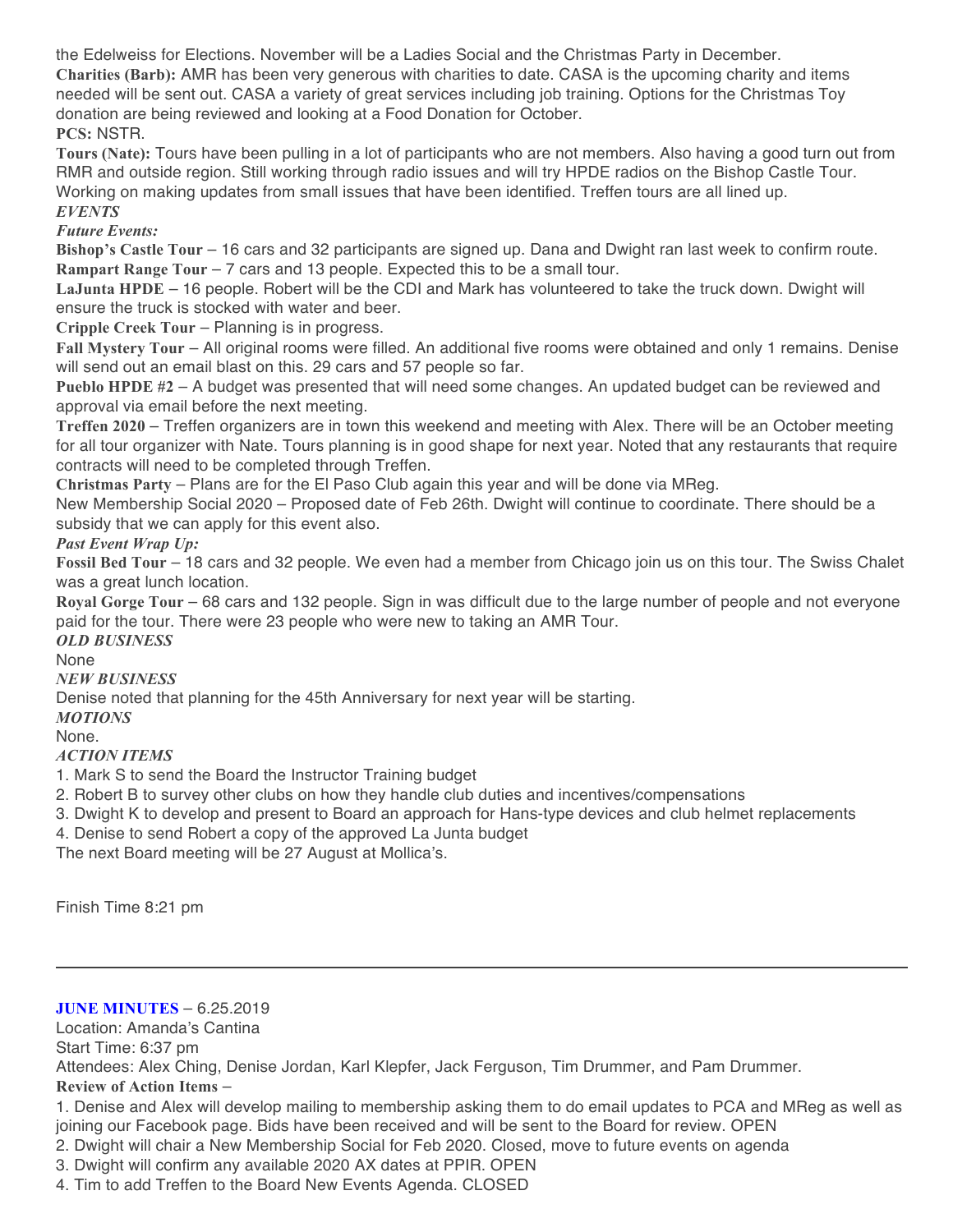5. Nate to use the HPDE radios on the next tour to see if they work better. Robert will bring the radios to the next Board meeting. OPEN, Denise will get the radios from the equipment truck.

6. Add the 2019 Christmas Party to the New Events list CLOSED

## *PRESIDENT'S REMARKS*

Denise noted that there are lots of events happening during the summer and attendance continues to be strong. The level of growth is presenting challenges but the club has enlisted an excellent group of volunteers.

## *COMMITTEE REPORTS*

**Treasurer's Report (Dana):** Dana was unavailable.

**Advertising (Denise):** Denise stated only one advertiser asked for a refund due to shift to digital.

**Sponsorship (Denise):** There is an opportunity to gain an additional sponsor, in work.

**Membership (Jim):** Denise provided email from Jim indicating 6 new members and 2 new affiliate members, 462 total primary and 269 affiliates for 731 total club members.

**Website (Alex):** NSTR.

**CDI Program (Mark):** No update as Mark was unavailable.

**Membership Socials (Denise):** The location for July is still in work.

**Charities (Barb):** NSTR.

**PCS:** NSTR.

**Tours (Nate):** Nate was unavailable but the Board discussed that Porsche of Colorado Springs has helped to bring in new members. The club continues to explore radio solutions, and is receiving positive feedback on the venues. Still need to determine best way to line up cars at tour start.

### *EVENTS*

*Future Events:*

**Fossil Beds Tour (Nate)** – Denise related that there are 12 cars, Bull and Kym Whitaker are leading. They are still looking for a lunch venue.

**Royal Gorge Tour (Nate)** – Denise reported that there are 17 cars registered and the event is ready. It will be limited to 50 cars to accommodate staging logistics.

**Bishop's Castle (Nate)** – Dwight and Dana will lead the tour.

**La Juna DE (Jackie)** – Jackie was unavailable but Denise reported that registration will be open on MotorSportReg on 2 July. The final budget is still being assessed. The event is still looking for a volunteer to run Control and will use the track provided corner workers.

**Fall Mystery Tour (Nate)** – There are 12 cars registered so far.

**AMR Christmas Party (Denise)** – It will be 12 December at the El Paso Club.

**PCA Treffen Tours (Alex)** – Alex stated they are still looking for tour volunteers for mids and sweeps. They have looked at how World Arena will be used for staging.

*Past Event Wrap Up:*

**Red Rocks (Nate)** – Status was provided via email from Nate, tour went well. This is preparation for a Treffen Tour. **Heritage Fire Tour (Dana/Dwight)** – A total of 22 cars participated and it was a very good tour.

**No Excuses V HPDE Pueblo (Robert B)** – The club is working to resolve a situation that arose during the event, the track was not dedicated to AMR usage and it was difficult to conduct the event with 400+ non-AMR people at the venue. Club believes that Pueblo Motorsports did not honor the terms of the contract.

*OLD BUSINESS*

Alex discussed the club radio situation. The next step will be try the club HPDE radios on a tour. Alex is volunteering at the Pikes Peak Hill Climb and will assess the radios they use.

*NEW BUSINESS*

Alex mentioned that we need to set up the By-Laws committee and Election Committees now in order to place changes on the October ballot. This would include establishing a 2nd VP role.

Alex also mentioned that the club is working to find a venue to support a Western Slope member engagement. *MOTIONS*

None.

## *ACTION ITEMS*

1. Denise to set up Motorsportreg to allow Nate to send email blasts for tour registrants.

2. Denise and Alex to discuss with Nate changes to the Driver's Meeting.

3. Denise to work with Alex to form the By Law and Election committees.

The next Board meeting will be 30 July at Texas T-Bone.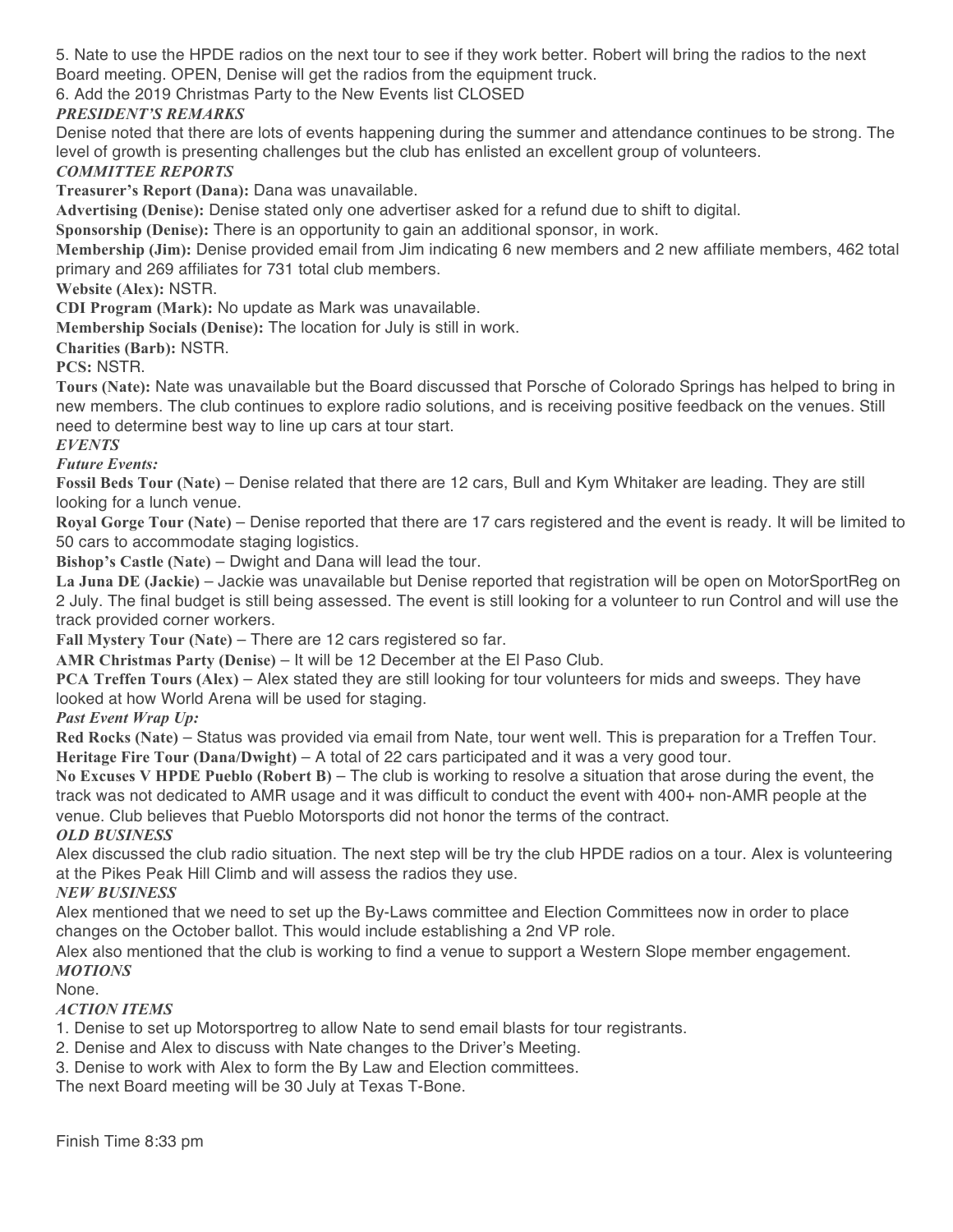#### **MAY MINUTES** – 5.28.2019

#### Location: Mollica's

Start Time: 6:27 pm

Attendees: Alex Ching, Dana Kasten, Dwight Kasten, Denise Jordan, Robert Baumgartner, Karl Klepfer, Nate Adams, Tim Drummer, and Pam Drummer.

#### **Review of Action Items** –

1. Denise to follow-up with advertisers on newsletter discontinuation and movement to our website. CLOSED.

2. Denise to follow-up with PCS on same item above. CLOSED.

3. Denise and Alex will develop mailing to membership asking them to do email updates to PCA and MReg as well as joining our Facebook page. OPEN, Bids have been received and will be sent to the Board for review.

- 4. Dwight will chair a New Membership Social for Feb 2020. OPEN.
- 5. Dana to issue \$187.70 to RMR for Instructor Event profit. CLOSED.

6. Dwight will confirm any available 2020 AX dates at PPIR. OPEN.

### *PRESIDENT'S REMARKS*

Denise noted that the event participation is very strong with Tours, HPDEs, Socials, and Tech Sessions all seeing great attendance. The club requires lots of volunteer support events to be successful.

### *COMMITTEE REPORTS*

**Treasurer's Report (Dana):** The Treasurer's Report was reviewed. The club has received the PCA Quarterly Rebate. Our AMR domain name has been renewed and the lockbox was also renewed. Treasurer report was passed: Alex made a motion to approve, Denise seconded and all voted AYE.

**Advertising (Denise):** Denise has contacted the advertisers on transitioning to online only. Only one advertiser expressed concerns. Denise and Alex are still working through the online rate structure.

**Sponsorship (Denise):** Denise and Alex are still working on a tiered approach.

**Membership (Jim):** No update. Nate commented that because Porsche of Colorado Springs is advertising club events we see people joining the tours who aren't members and this may be an opportunity to obtain new club members. **Website (Alex):** Alex has added an event wrap-up section that now has the Highway of Legends event and will send information to Panorama. The section is called E-Trails. The new section can include content that doesn't fit cleanly elsewhere in the site.

#### **CDI Program (Mark):** No update.

**Membership Socials (Denise):** Location of the next social will be Edelweiss. We plan to still hold the October Social at Edelweiss. This will be the first time using MREG for RSVPs and a \$20 payment for members who don't show up or don't cancel within 48 hours of the event. Approximately 40 people have signed up so far.

**Charities (Barb):** May and June the charity is TESSA.

**PCS:** No update.

**Tours (Nate):** Nate thanked Bull and Kym Whittaker, as well as Dana and Dwight Kasten, for their support to Treffen tours. Nate has developed the Fall Mystery Tour budget and asked for the Board to review. There was discussion that the radios have not been effective on the tours but on the last tour they tried radios a member brought and these worked much better.

#### *EVENTS*

## *Future Events:*

**Conifer Tour (Nate)** – Registration is closed, we have 41 cars and 81 people registered. Everything is ready and Jason Watson will lead the tour.

**Heritage Fire Tour (Dana/Dwight)** – 46 people have registered, the resort has been able to add rooms for late registrants. The event is ready to go.

**No Excuses V HPDE Pueblo (Robert B)** – 59 people are registered which is greater than the assumption in the approved budget (58 people). There has been some credit utilization. All volunteers are in place but still looking for additional instructors as 3 drivers are wait-listed due to a lack of instructors. Also, Robert needs an Equipment Truck driver.

**Fossil Beds Tour (Nate)** – Bull and Kym Whitaker have volunteered to chair. The route has been mapped, the lunch venue is in work, and registration will open early June.

**Royal Gorge Tour (Nate)** – This is still planned for the 20th of July but route is not confirmed.

**Bishop's Castle (Nate)** – Dwight and Dana will lead the tour. They are reviewing tour details from previous years and still need to finalize the lunch venue.

#### *Past Event Wrap Up:*

**Perry Park Tour (Nate)** – Bob Foltz led the tour, La Fiesta worked very well as a lunch venue. There were 45 cars and 71 attendees. There was concern that the length of the tour may be too long for Treffen.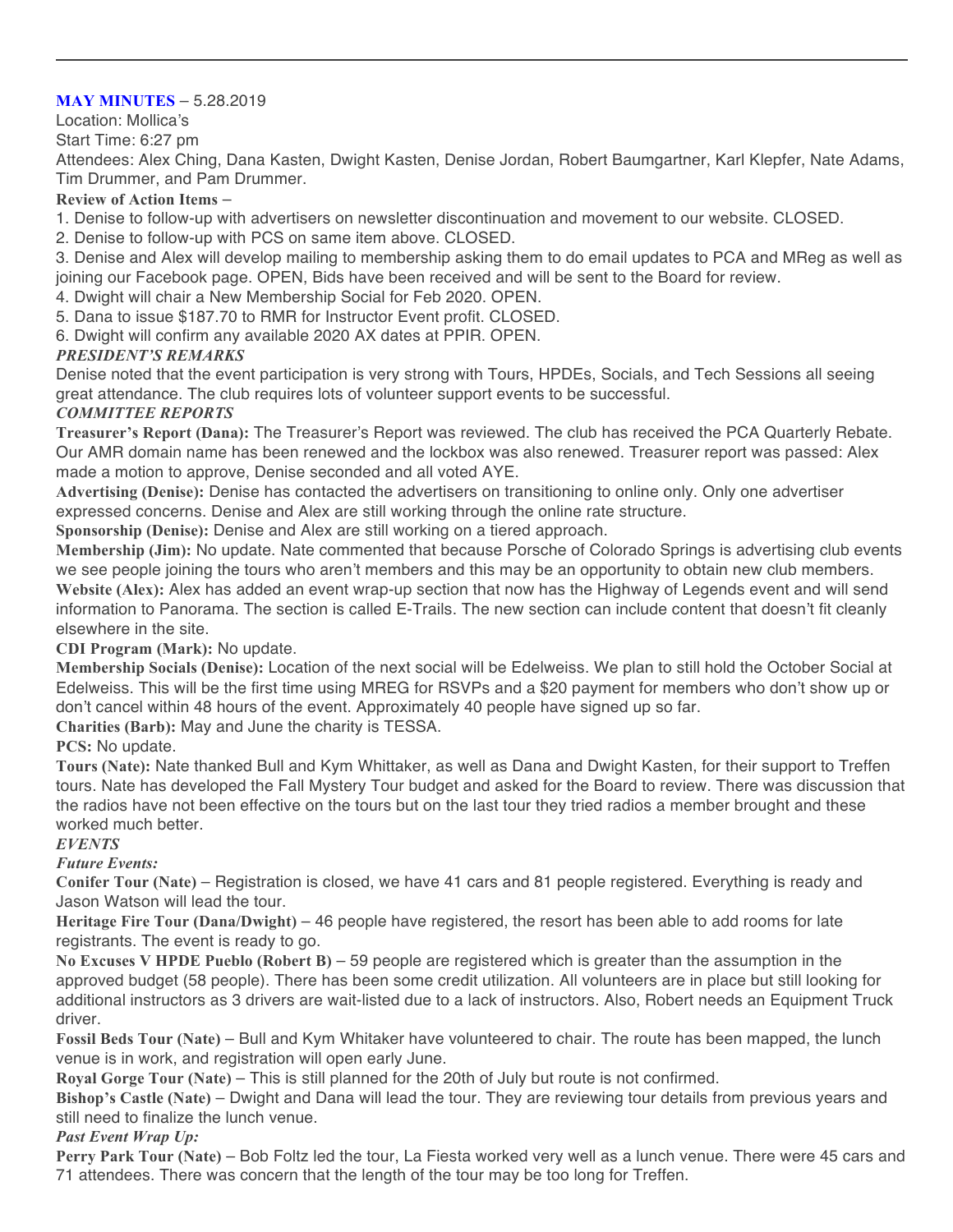**Highway of Legends Tour (Nate/Karl)** – Karl led the tour, it went well, and the scenery was spectacular. There were 35 cars and 67 people. May consider this tour for an overnight in the future. *OLD BUSINESS* NSTR.

## *NEW BUSINESS*

Alex raised the topic of providing tour chairs reimbursements for expenses incurred planning the tour. The suggestion was to provide reimbursement for fuel for the dry run and the event itself for a 1-day activity. If overnight, 1 night of lodging would be reimbursed. Also, the \$10 event fee would be waived for mids and sweeps. It was agreed that the Board would consider this and make a motion in the future.

How our club interacts with Western Slope members was discussed. We need to connect with these members, the idea of a recurring overnight trip was mentioned. The club will also look to provide Western Slope points of contact tools so that they can conduct socials and other club activities. Alex said he would develop a proposal to conduct 2 trips to the Western Slope to engage our members there.

Alex mentioned that we need to explore any desired changes to our By-Laws in time to place on the October ballot. This would include establishing a 2nd VP role. Denise recommended establishing a By-Law committee, and any recommendations must be complete by August to support sending out the ballots in September. *MOTIONS*

None.

#### *ACTION ITEMS*

1. Tim to add Treffen to the Board New Events Agenda.

2. Nate to use the HPDE radios on the next tour to see if they work better. Robert will bring the radios to the next Board meeting.

3. Add the 2019 Christmas Party to the New Events list

The next Board meeting will be 25 Jun at Amanda's Cantina.

Finish Time 8:14 pm

#### **APRIL MINUTES** – 4.30.2019

Location: Texas T-Bone Restaurant

Start Time: 6:33 pm

Attendees: Alex Ching, Barb Treacy, Dana Kasten, Dwight Kasten, Denise Jordan, Jim Sorensen, Mark Stolberg, Robert Baumgartner, Karl Klepfer and Nate Adams.

**Review of Action Items** – All previous items have been completed.

#### *PRESIDENT'S REMARKS*

Denise noted that events are going very well. Work on Tours, HPDE and Treffen pre-work are all in process and moving along smoothly.

#### *COMMITTEE REPORTS*

**Treasurer's Report (Dana):** Income included Instructor Clinic, PPIR HPDE and an additional PCA 2018 Rebate. Expenses included Admin costs, Instructor Clinic, PPIR, Pueblo May HPDE Deposit, Snowmass Heritage Fire Room Deposit and the April Newsletter. YTD balances are down \$2461 due to deposits for future events. Treasurer report was passed: Denise, Karl, Dana, Jim and Alex all voted aye.

**Newsletter:** Extensive discussions occurred as we no longer have an Editor or Graphic Designer to produce the newsletter. Challenges to continue the newsletter are filling these time demanding jobs with the needed skills, lack of content and print costs. We have a strong website where advertisers and information can be posted. Advertisers would be able to have hot links to their sites. Discussed that we have an opportunity to mail an annual calendar with events and date (possibly combined with RMR) and that we should send out an initial communication (possibly a postcard) alerting membership and asking them to ensure their emails on PCA and Mreg are updated for future communications and encouraging them to join our Facebook page. A motion was passed to terminate the Mountain Passages Newsletter – Denise, Karl, Dana, Jim and Alex all voted aye.

**Advertising (Denise):** Per the action items, Denise will reach out to Advertisers on next steps.

**Sponsorship (Denise):** Denise and Alex are working on finalizing tiered information which will now need to be adjusted based on the newsletter no longer being published.

**Membership (Jim):** 447 Members and 262 Associates for a total of 709. There were 11 new and 2 left. Jim will ensure new member information is sent to Alex to be posted on the website.

**Website (Alex):** Website is up to date. Treffen information has been added and volunteer positions will be posted. **CDI Program (Mark):** Instructor support at PPIR was great. This level of support may be more difficult at Pueblo due to the large number of events that will be on going. Noted that we need to continue to secure tracks at least a year out to get preferred dates.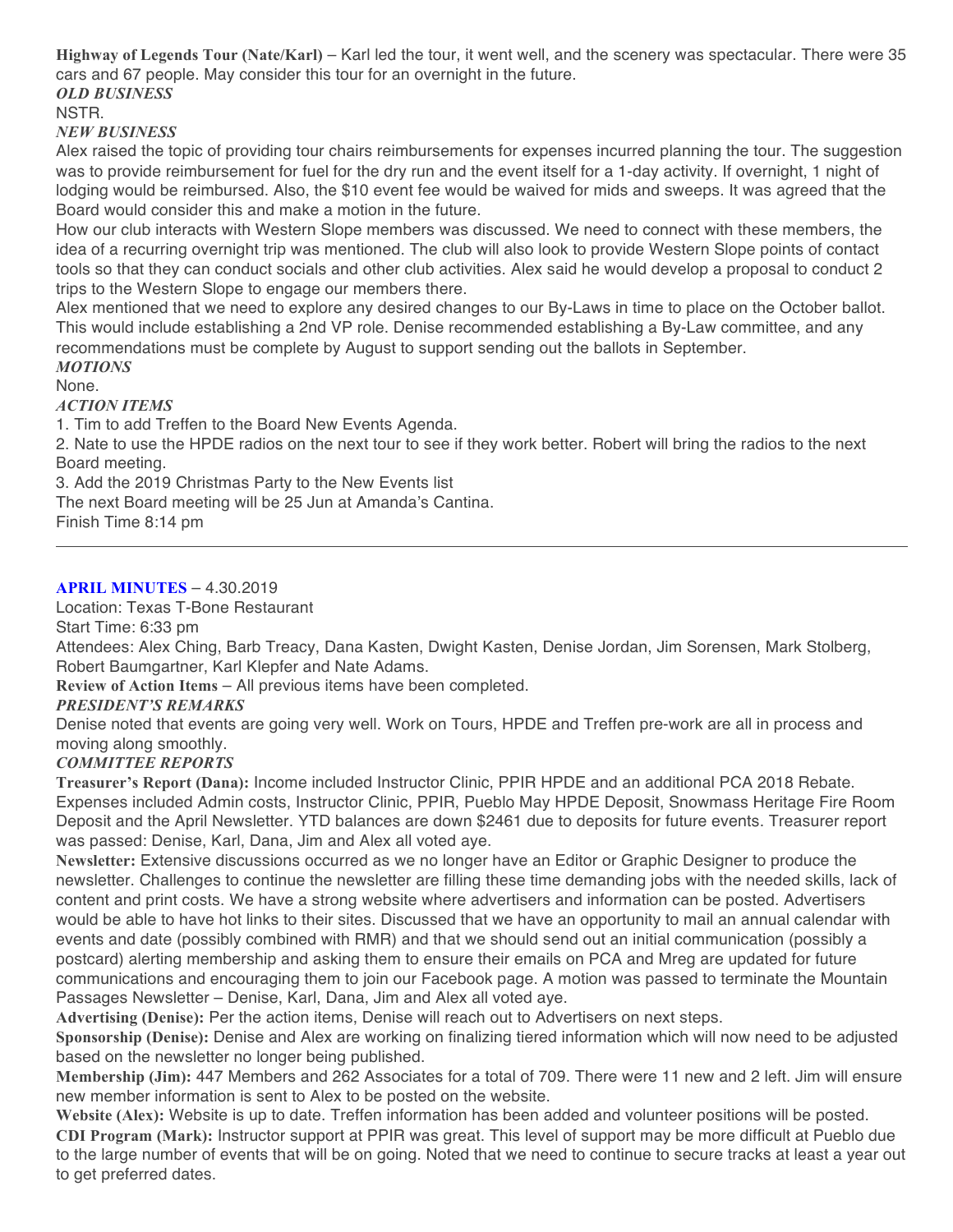**Membership Socials (Denise):** Location of the next social should be posted shortly. For the April McKenzie social, we had a large number of no-shows that resulted in both new members to be turned away and the club had to cover a minimum that was not made of \$210. Starting in June, all socials will be on MReg and participants that do not cancel with proper notice will be charged a fee. Credit will not be available to be used for the fee.

**Charities (Barb):** May charity is TriLakes Cares and this will be added to the Social information going forward. **PCS:** Fred was unable to attend, there was no report.

**Tours (Nate):** Tours this year are being done as dry runs for 2020 Treffen. A Weekend meeting laid out the potential tours. There are 10 tours on the schedule and the Poker Run tour has been removed this year. There are 2 tours that need chairs. Nate will send tours to Dana & Dwight to see if they could pick one up. For Treffen there will be 7 tours on Thursday and 7 tours on Saturday April 30th and May 2nd.

### *EVENTS*

#### *Future Events:*

**Perry Park Tour (Nate)** – PCS sent out an email on the event and the registrants have jumped to 54 cars and 95 people. Tour will be broken into three run groups to accommodate Tour and Treffen guidelines. Due to maximum at the restaurant, no more participants wanting lunch can be accommodated.

**Highway of Legends Tour (Nate/Karl)** – Karl will lead this tour and the maximum will be 60. Currently we have 45 registrants and 26 cars and will remain another weekend.

**Conifer Tour (Nate)** – Jason Watson is running and name will be updated to Red Rocks Tour. This will open next week and restaurant can accommodate 100-110 people.

**Tours General** – A motion was passed to include a \$10 costs for all future day tours. This will offset the cost of Tour chairs and help ensure that participants are committed to the event. Denise, Karl, Dana, Jim and Alex all voted Aye. This new policy will start with the Conifer Tour.

**Heritage Fire Tour (Dana/Dwight)** – All rooms have been filled from the original contact (15 one bedroom, 2 two bedroom condos). 34 attendees at this time and event is still open. Denise will email blast with update that minimum rooms are available.

**No Excuses V HPDE Pueblo (Robert B)** – Currently have 24 people and need more registrants. Robert will drop off flyer at RMR upcoming event. He has secured Alex to do Start and Bob to run Control. Robert Yen will be the event CDI. Denise will continue to eblast event.

**Fall Mystery Tour (Nate)** – Contract for hotel and restaurant are being finalized for Denise to sign. *Past Event Wrap Up:*

**Porches & Pancakes Breakfast (Nate)** – 25 people attended, and we do have interest in volunteering for future events. Nate is looking at doing more of these events.

**Instructor Event (Mark)** – There were 52 registrants and NDIs will work the event. Mark sponsored the Beer for the event and Denise/Once Upon a Horse sponsored the water. The event made a small profit and \$187.70 will be issued to RMR with \$96.70 being retained by AMR. This event is slated for April 4th, 2020 and will look at opportunities to be a national / multi region event. Some Instructor candidates were approved and some are still in the training program. **PPIR HPDE (Dwight/Dana)** – There were 73 attendees. The event posted a profit and amount will be dependent on the number of NDI credit used over the next year. Part of the profit was due to Dwight's negotiation on a lower track costs, garage rentals and 4 corner workers. The support from the Driving Instructor group was amazing and allowed us to have two novice run groups. 5 registrants were turned away due to the novice groups already being at capacity. We had a large group of volunteers and new volunteers learning start and control.

# *OLD BUSINESS*

None.

## *NEW BUSINESS*

Denise confirmed the PCA policy of not allowing Drones at any PCA event. Chairs should add this to their customary disclosure at the driving meetings.

Also discussed AX for 2020. Karl attended the RMR AX School and Event to use this information for next year's planned events. The dates for 2020 need to be looked into now. Dwight will confirm any dates with PPIR and Karl will continue to look at any other venue. Future event should include SCCA and other clubs to maximize participation. Event will need 10-20 volunteers.

## *MOTIONS*

## None.

*ACTION ITEMS*

1. Denise to follow-up with advertisers on newsletter discontinuation and movement to our website.

2. Denise to follow-up with PCS on same item above.

3. Denise and Alex will develop mailing to membership asking them to do email updates to PCA and MReg as well as joining our Facebook page.

4. Dwight will chair a New Membership Social for Feb 2020.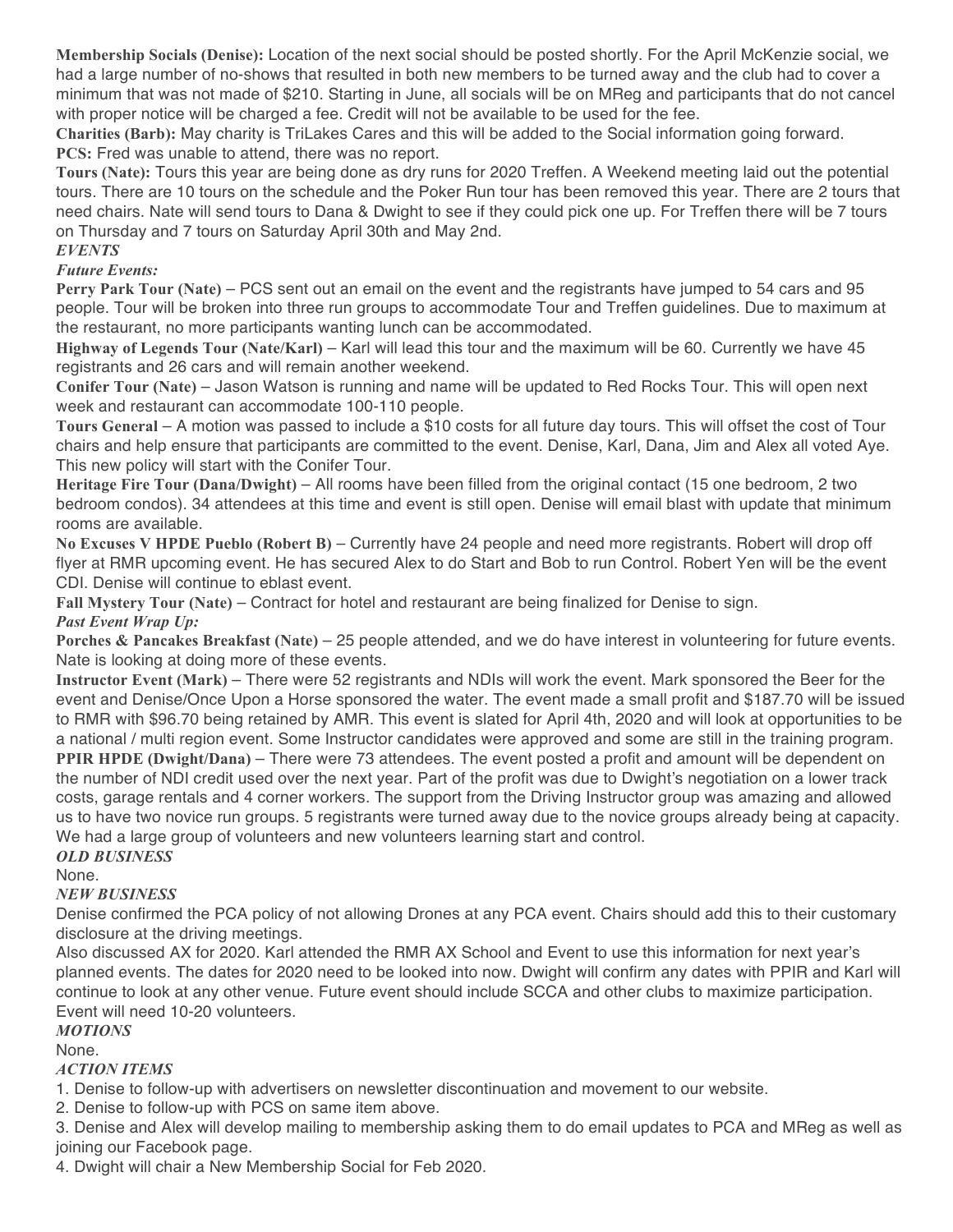5. Dana to issue \$187.70 to RMR for Instructor Event profit. 6. Dwight will confirm any available 2020 AX dates at PPIR. The next Board meeting will be 28 May at Mollica's. Finish Time 9:01 pm

#### **MARCH MINUTES** – 3.26.2019

Location: Amanda's Cantina Restaurant

Start Time: 6:26 pm

Attendees: Alex Ching, Barb Treacy, Dana Kasten, Dwight Kasten, Denise Jordan, Jim Sorensen, Mark Stolberg, Robert Yen, Robert Baumgartner, Karl Klepfer, Jackie Vance, Pete Kelzer, Jack Ferguson, Nate Adams. **Review of Action Items** – All previous items have been completed.

### *PRESIDENT'S REMARKS*

None due to many topics on the agenda.

### *COMMITTEE REPORTS*

**Treasurer's Report (Dana):** Two month summary was presented with Income including the PCA Quarterly Rebate, three newsletter advertising payments and interest. Expenses included Cloud account, Blue Tire winner, truck licensing, PPIR track rental/insurance/rescue squad payments, Instructor Clinic Deposit/Insurance and newsletter expenses. YTD accounts are down as expected as deposits are put down on future events. Treasurer report was Approved.

**Newsletter:** Max was unable to attend but Denise provided update that Calendar information has been corrected and to remind everyone to submit content on past and upcoming events.

**Advertising (Denise):** There are some outstanding advertiser payments and some new advertisers are being secured. PCS sponsorship should be received soon.

**Sponsorship (Denise):** Denise and Alex are working on finalizing tiered information which should be available for review next month.

**Membership (Jim):** 434 Members and 259 Associates for a total of 693. There were 5 new members in February and already 10 new members in March. There were 2 transfers.

**Website (Alex):** Website is up to date. A Control/Starter page has been created with information needed for those positions.

**CDI Program (Mark):** There are 3 candidates for the upcoming training session.

**Membership Socials (Denise):** Next social is at Mackenzie's and is already full.

**Charities (Barb):** Suits for troops had a good response and more items may be coming in. The charity for April and May will be TriLakes Cares.

**PCS:** Fred was unable to attend, there was no report.

**Tours (Nate):** Tours this year are being done as dry runs for 2020 event.

*EVENTS*

*Future Events:*

**Porsche & Pancakes (Nate)** – 44 people are currently signed up. Opportunity to educate people on Tours and recruit volunteers.

**Instructor Event (Mark)** – There are 52 registrants and NDIs will work the event. Alex will submit to have the insurance raised to reflect more than 50 registrants (completed 3.30 including payment submission). Sponsor is still being pursued for Bthirty. Dwight will stock and fuel up equipment truck and water will be stocked. Event is getting exposure from other regions. Participants for other regions would need to provide their own mentor for any candidates that would attend.

**PPIR HPDE** – There are 67 registrants with 22 instructors and 45 non-instructors. Currently there are more people requesting or requiring instructors than we have capacity to support. Event closes 4.5 and CDI committee will have to work through assignments and determine who will not be able to attend. In future events, we should advertise that if an instructor is requested that they will be waitlisted until instructor availability is confirmed. MReg information has been updated with this information. An email blast has been sent reminding participants to get Tech Inspections with the linked PCA Form (updated Jan 2019). We are no longer organizing Tech Inspection sessions prior to the event. **Perry Park Tour (Nate)** – Working on restaurant and will be run by Bob Foltz. Should be open on Mreg by the end of the week.

**Highway of Legends Tour (Nate/Karl)** – Karl will lead this tour and they are also looking for a restaurant.

**Conifer Tour (Nate)** – Jason Watson is running and restaurants options are being reviewed.

**Heritage Fire Tour (Dana/Dwight)** – Budget was submitted which is the same as last year. Budget was approved. Brian Griggs completed the MReg set up and the tour opened on 3.27.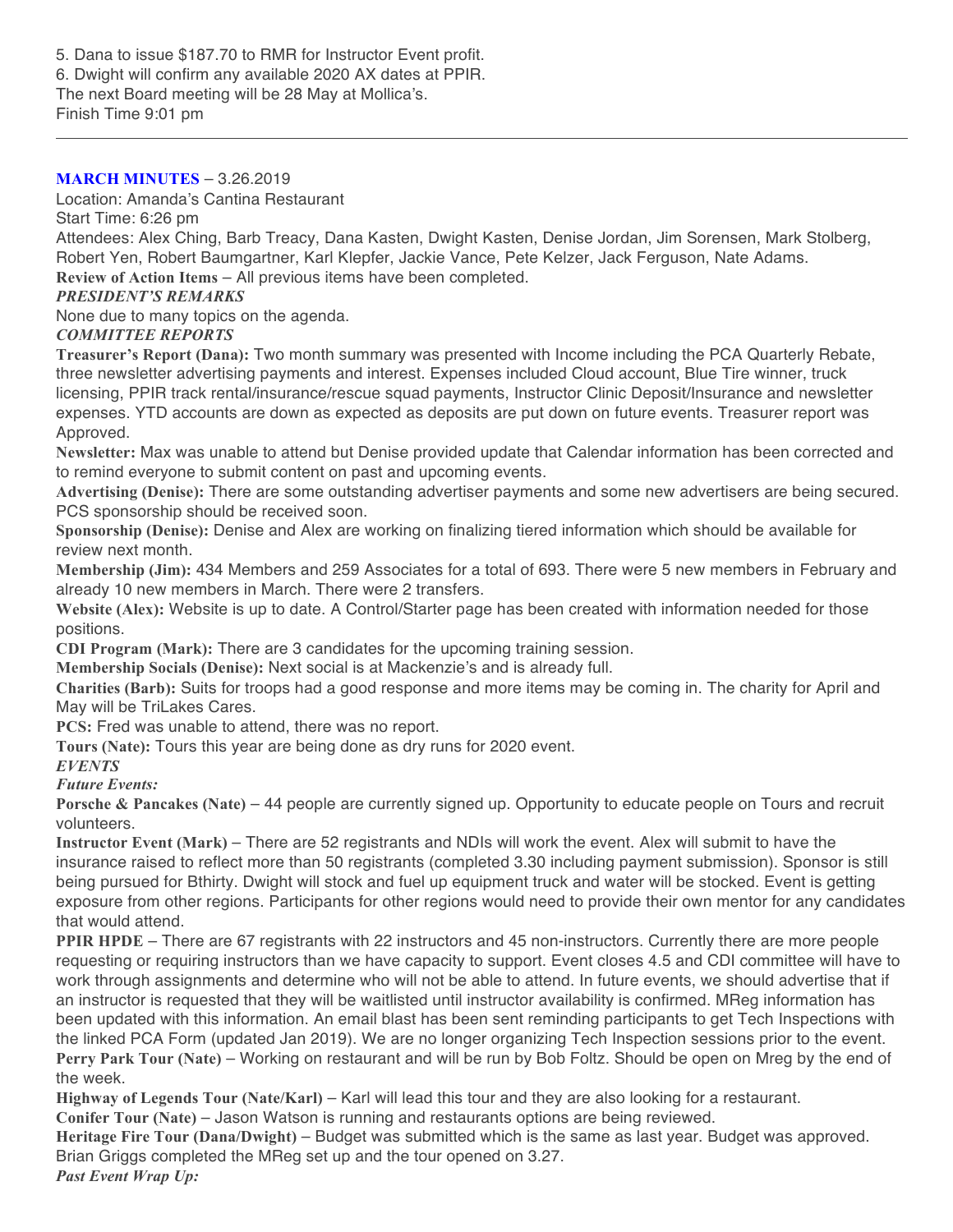**HPDE 101 (Robert B)** – 37 people signed up. 13 new driver credits have already been applied to PPIR. Response was very strong and positively impacted new driver sign up at our first event.

**Zone 9 President's Meeting (Denise/Alex)** – Discussed the continued challenge with getting volunteers and overall participation. Also reviewed Safety Standards and new By Law format that we will need to move to. The Tour Standards were also reviewed.

*OLD BUSINESS*

## None.

## *NEW BUSINESS (Robert B/Denise)*

We are currently reviewing the different volunteer positions that are needed with different events and what RMR currently compensates. Noted that Control, Start, Chair, Equipment Truck Driver might be considered for compensation. No formal decision was recommended but upcoming event chairs might consider including these in their budgets.

*MOTIONS*

None.

#### *ACTION ITEMS*

1. Denise to send Dana contract for Instructor Training so final payment can be sent.

2. Alex to increase insurance for Instructor Training event. Done 3.27.

3. Dana to email reminder of Tech Inspection for PPIR event. Done 3.27.

The next Board meeting will be 30 Apr at Texas T-Bone.

Finish Time 7:46 pm

### **FEBRUARY MINUTES** – 2.26.2019

Location: Mollica's Italian Restaurant

Start Time: 6:28 pm

Attendees: Denise Jordan, Alex Ching, Tim Drummer, Jim Sorensen, Robert Baumgartner, and Max Hellmen. **Review of Action Items** – There were no Actions Items to review.

## *PRESIDENT'S REMARKS*

Denise remarked that the year is off to a great start. The first Tech Inspection was a big success with 22 participants. The planning and messaging has been effective. Denise discussed the National President's Meeting held 25 Feb, where she participated via phone. PCA is making website improvements, increasing marketing for club races, increasing the presence for 4-door Porsche owners, and working to increase junior participation in club events. Denise also stated that there have been spam/phishing attacks against club directors.

#### *COMMITTEE REPORTS*

**Treasurer's Report:** Dana was unavailable, the Treasury Report will be provided via email.

**Newsletter:** Max is preparing for the March issue and has identified a new designer. The club has purchased a license for InDesign software. Max would still like to find a local person to be the newsletter designer. Expecting an increase in event advertisements and is seeing an increase in member content submissions.

**Advertising:** Denise is now responsible for Advertising, she will be working with advertisers to get contracts setup. **Sponsorship:** The club now has a contract with PCS and is now working a new ad copy. They will have the front inside cover and two smaller ads. PCS will be providing breakfast for all tours starts.

Denise is still exploring a tiered sponsorship approach and is reviewing the RMR approach for ideas.

**Membership:** Jim told the Board there are 431 primary, 254 associate, and an overall total of 685 AMR members. Denise discussed that PCA is a launching a phone app to allow new members to immediately signup.

**Website:** Alex explained that he has launched the new volunteers page. He has been able to identify 3 new Control volunteers but still needs Starters.

**CDI Program:** Mark was not in attendance but Denise stated the joint AMR-RMR training session 6 April at Pueblo Motorsport Park is ready to go and E-Blasts will start.

**Membership Socials:** Denise stated the next social will be at Panino's Eastside (First and Main Town Center). **Charities:** Barb was not present but Denise confirmed that Suits for Troops will be the charity for March membership social.

**PCS:** Fred was unable to attend, there was no report.

**Tours:** Nate was unavailable but Denise provided a written report from Nate stating that the first tour will be 5 May. There is a strong set of volunteers to support the tours. The next tours will be 18 May and the 30 March Porsche and Pancakes will be focused on a call for volunteers.

*EVENTS*

*Future Events:*

**HPDE101** – Robert provided an overview of the event, stating that it will focus on questions from new participants and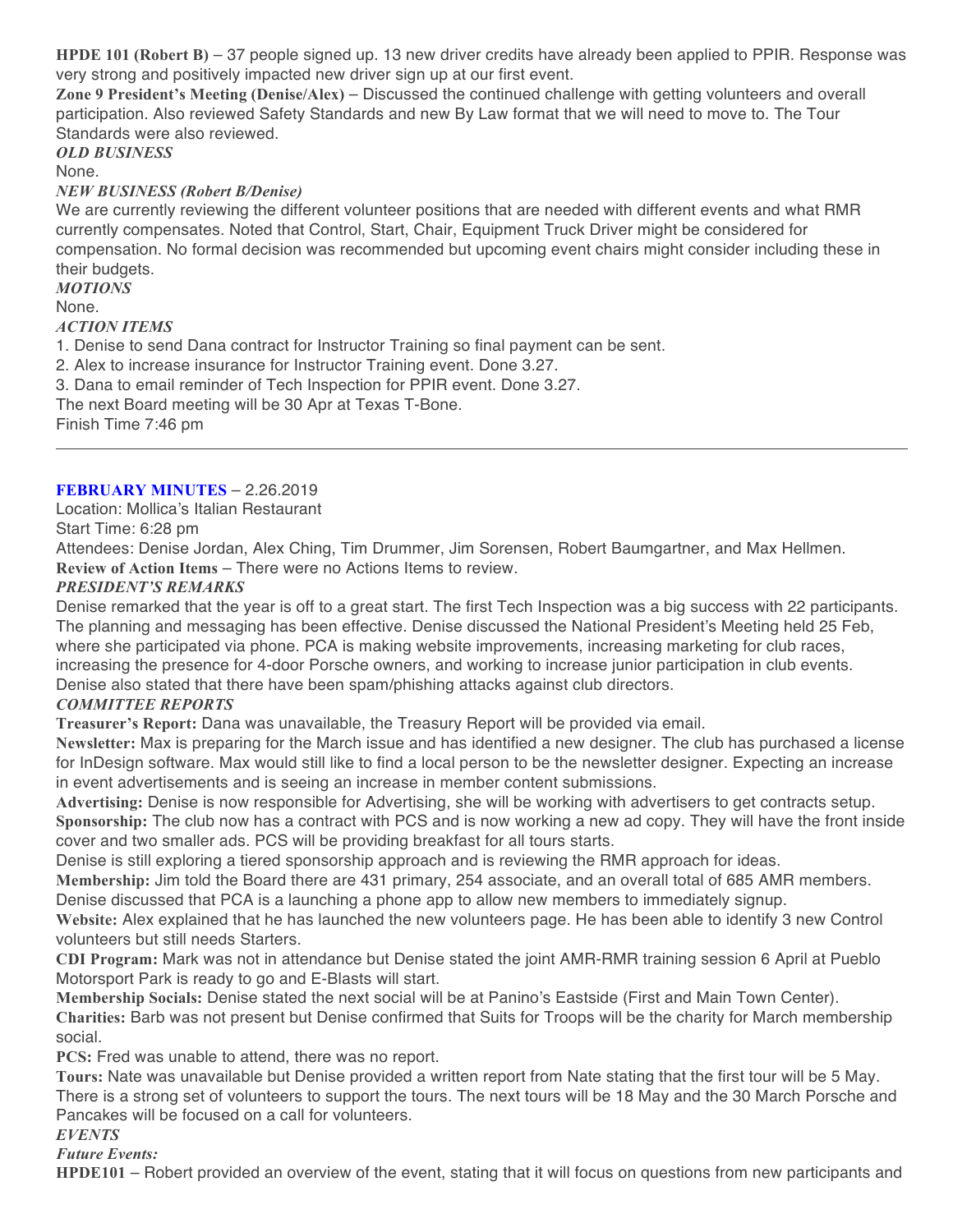then move to a panel discussion.

**AMR-RMR HPDE Instructor Event** – Robert stated that everything is set except still need a Starter.

**Spring Shakedown PPIR HPDE** – Dwight was unavailable, but Denise related that E-Blasts have been sent and there are several registrations.

**Zone 9 Presidents Meeting** – Denise presented the budget for her and Alex to attend the upcoming Zone President's meeting in Albuquerque. To save costs, they will rent a car. A motion was presented on the budget and it was approved.

## *Past Event Wrap Up:*

**Tech Inspections** – Robert stated the event was very successful with 22 attendees and 3 walk-ins, with 1 minor participant. Porsche of Colorado Springs provided a great venue and there was positive feedback from the attendees. Attendees will receive credit on Motorsportreg and are now qualified to provide Tech Inspections at events. A concern was raised, cars with collision avoidance systems and other automated safety features may pose a hazard at HPDE activities.

## *OLD BUSINESS*

It was pointed out that the Board should be reviewing By-Laws to support expected upcoming changes. Also, need to identify a mechanism to make volunteers aware of what is club intellectual property.

## *NEW BUSINESS*

The Board discussed the option for a 4th HPDE at Pueblo planned for 5 Oct, but so far an Event Chair has not been identified. The Board agreed that if an Event Chair is not identified by 5 July, the club will be unable to conduct the event in 2019.

## *MOTIONS*

1. Approve the Zone 9 President's meeting in Albuquerque to cover travel, lodging, and food expenses. Made by Jim, Seconded by Tim, all voted AYE.

## *ACTION ITEMS*

1. Alex to update the website calendar for tour names and dates.

2. Denise to send Alex the 2019 ad rate sheet and contract.

The next Board meeting will be 26 Mar at Amanda's Cantina North.

Finish Time 7:41 pm

## **JANUARY MINUTES** – 1.29.2019

Location: Texas T-Bone

## Start Time: 6:28 pm

Attendees: Denise Jordan, Alex Ching, Tim Drummer, Pam Drummer, Jim Sorensen, Karl Klepfer, Dana Kasten, Dwight Kasten, Robert Baumgartner, Barb Tracey, Jack Ferguson, Jason Watson, Phil Smith, Pete Kulzer, and Fred Sontag.

**Review of Action Items** – Jim S has called all new members but only received 1 response and will continue bringing badges to the Membership Social. The AI is closed.

## *PRESIDENT'S REMARKS*

Denise welcomed the new attendees to Board meeting and stated she was excited for 2019, with Alex as the VP and Karl joining the Board as Member at Large. She believes Alex will add accountability. She also discussed the 2019 calendar, feedback from the recent Board Retreat on strategy and ideas. A goal is to develop shorter Board meetings. Denise indicated she was please that Porsche Colorado Springs has renewed its club sponsorship and is looking forward to reengaging the dealership.

## *COMMITTEE REPORTS*

**Treasurer's Report:** Dana provided the Treasury Report. All major areas from 2018 that were losing money have been resolved.

**Newsletter:** Max provided his report to the Board via email as he could not attend and Denise provided a recap of the report. The major item was that deadlines for Newsletter content are relaxed but still requesting more content.

**Advertising:** Max is now responsible for Advertising, the intent is to finalize advertising contracts by 1 March. **Sponsorship:** PCS will be the 2019 sponsor for all tours with the expectation that the tours will start at the dealership. The dealership will host DE101 and Tech Session. The dealership will also encourage membership participation at the Taycan and 992 launch later in the year.

**Membership:** Jim told the Board there have been 7 new primary members, with 435 primary, 257 associate, and an overall total of 692 AMR members.

**Website:** Alex explained that he is launching a Volunteers page and will also be doing an e-blast to call for volunteers. **CDI Program:** Mark was not in attendance but submitted his report via email detailing his 2019 plans for the CDI program.